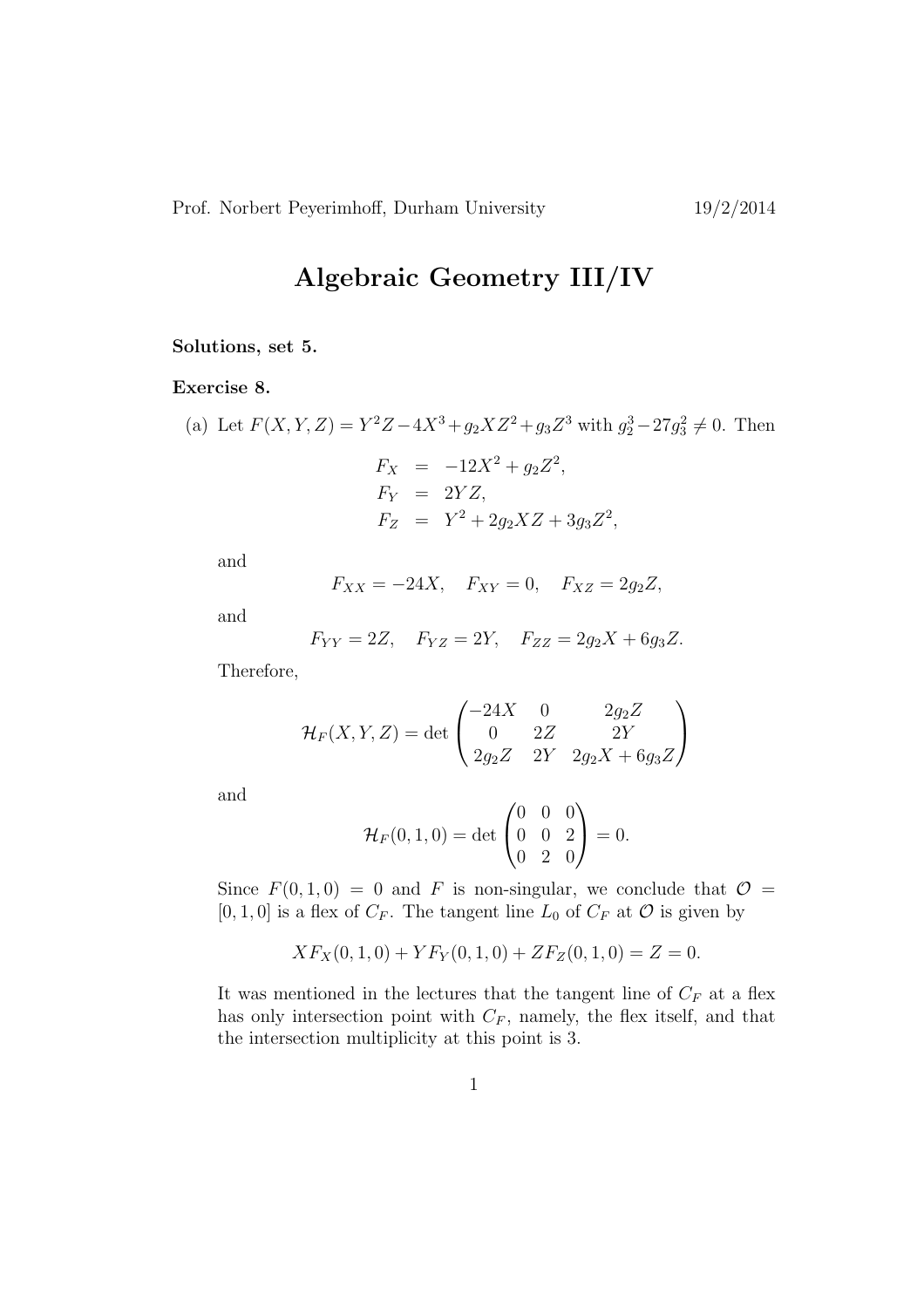(b) First of all, we see that  $[0, 1, 0] \in C_F$  since  $F(0, 1, 0) = 0 - 4 \cdot 0 + g_2 0 +$  $q_30 = 0$ . Next, we obtain

$$
F(\wp(z), \wp'(z), 1) = \wp'(z)^2 - 4\wp(z)^3 + g_2\wp(z) + g_3 = 0,
$$

employing the differential equation for the Weierstrass  $\wp$ -function. Next, we prove injectivity of  $\Phi$ : Let  $\Phi(z_1 + \Lambda) = \Phi(z_2 + \Lambda)$  for  $z_1, z_2 \in \mathcal{F}$ . We check easily that  $z_1 = z_2$  in the case if one of  $z_1, z_2$  is equal to 0. Now assume that  $z_1 \neq 0 \neq z_2$  and  $z_1 \neq z_2$ . This implies that  $\varphi(z_1) = \varphi(z_2) \neq \infty$  and  $\varphi'(z_1) = \varphi'(z_2) \neq \infty$ . Since  $\varphi$  is an elliptic function of order 2 and  $z = 0$  is a pole of order 2, we conclude from (i) and (ii) that  $z_1 + z_2 \in \Lambda$ . Since  $\wp'$  is an elliptic function of order 3 and  $z = 0$  is a pole of order 3, we conclude from (i) and (ii) that there must exist  $z_3 \in \mathbb{C}$  with  $\wp'(z_3) = \wp'(z_1)$  and  $z_1 + z_2 + z_3 \in \Lambda$ . Both results together imply that  $z_3 \in \Lambda$ , but  $\wp'$  has then a pole at  $z_3$ . This implies that  $\infty \neq \wp'(z_1) = \wp'(z_3) = \infty$ , and we have a contradiction.

(c) Let  $P = [a, b, 0] \in C_F$ . Then we have  $0 = F(a, b, 0) = -4a^3$ , i.e.,  $a = 0$ and  $P = [0, 1, 0] = \mathcal{O}$ . Therefore, any point  $P \setminus \{ \mathcal{O} \}$  is of the form  $P =$ [a, b, 1]. The projective line through  $\mathcal{O} = [0, 1, 0]$  and  $P = [a, b, 1] \in C_F$ is  $L = \{ [sa, sb+t, s] \mid (s, t) \in \mathbb{C}^2 \backslash 0 \}$ . Note that  $P \in C_F$  means that

$$
0 = F(a, b, 1) = b2 - 4a3 - g2a - g3.
$$

The third point of intersection between  $C_F$  and L is then  $[a, -b, 1] \in L$ , since

$$
F(a, -b, 1) = (-b)^2 - 4a^3 - g_2a - g_3 = F(a, b, 1) = 0.
$$

This shows that

$$
\mathcal{O} * P = [a, -b, 1].
$$

(d) If  $(\alpha, \beta) = (0, 0)$ , the projective line L would be given by  $L : Z = 0$ and, therefore, coincide with  $L_0$ . Therefore,  $(\alpha, \beta) \neq (0, 0)$ .

Assume first that  $\beta \neq 0$  and  $\mathcal{O} = [0, 1, 0]$  cannot lie on L. Therefore, all three distinct intersection points  $P_1, P_2, P_3$  differ from  $\mathcal{O}$ . Since the points on  $C_F \setminus \{ \mathcal{O} \}$  are of the form  $[\wp(z), \wp'(z), 1]$ , the preimages  $z_i \in \mathit{mathcalF}$  of the intersection points  $P_i$  with L must satisfy  $\alpha \wp(z)$ +  $\beta \mathfrak{g}'(z) + \gamma = 0$ . Let  $g = \alpha \mathfrak{g} + \beta \mathfrak{g}' + \gamma$ . Since  $\beta \neq 0$ , g is an elliptic